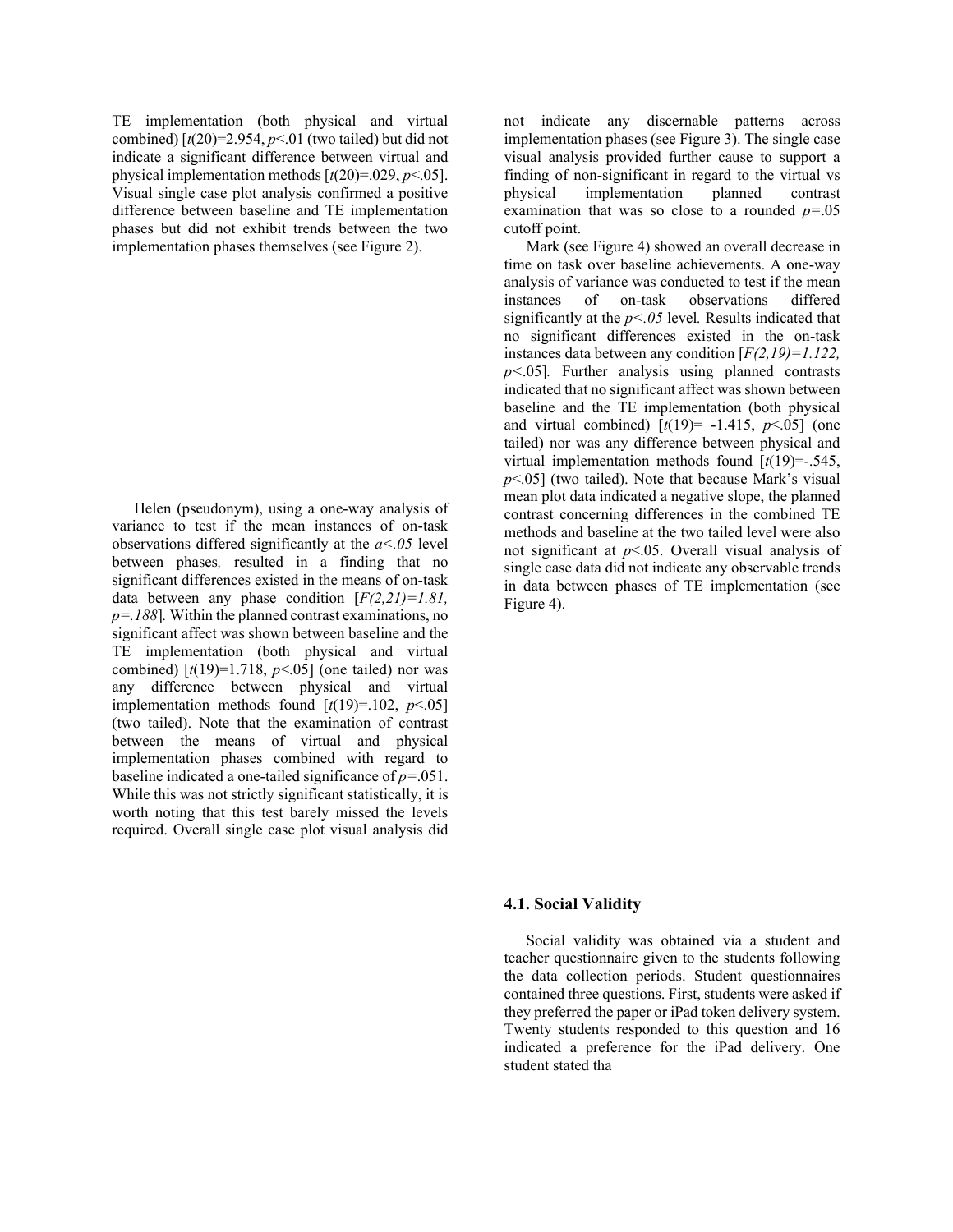students preferred the paper token delivery stating that such system allowed them to "…share it (paper tokens) with Friends [SIC] if you want to save up for something like Raptor room." Two students stated that they had equal preference for paper or iPad-based tokens.

Question two asked students to rate, on a scale of one to ten, how much they focused on obtaining tokens through being 'on task' during periods of using either of the two systems. Results indicated that 7 of 16 (43.8%) rated their attention to obtaining tokens as a 1 (did not focus on obtaining tokens at all). One student stated, "After a while, the thought of getting a reward wore down". Another three students (18.7%) gave the score of 3 and three more gave a score of 5. One of the students that indicated a 3 stated that they only focused on being on task to obtain tokens about a quarter of the time "…because your [SIC] so busy working." Two students indicated a 10 in response to question 2 and stated that they focused on receiving tokens "…all the time."

Asked in question three, which method (iPad, Physical, Both, None) they would recommend teachers use to help students focus on their work, one indicated paper, five indicated both and ten indicated iPad. One student that had indicated that they would recommend both systems to teachers stated that they did so "…cuz [SIC] then there would be two ways of getting rich!" One student that indicated they would recommend the iPad method stated they did so "… because it (tokens) can't be stolen." and "Because its [SIC] fun". It should be noted that early in the implementation, one instance of theft of physical tokens (bills) occurred (and was rectified by the teacher). This likely directly related to this student's reference to such possible issues on the anonymous survey.

The teacher participant also provided social validity feedback data through a separate questionnaire. Overall, the teacher participant indicated that the paper methodology was more effective in helping keep students on task. The teacher indicated that the paper method provided "…instant gratification… students knew why they earned the token… It caused a ripple effect around the student who earned the token, that others (would) see what happened and learn that if they did the same thing, they too could earn a token." As a corollary, the teacher stated that "…(using) the iPad system, students did not see when someone (else) earned a token because it only showed up on the individual who earned the (token on their) iPad." Further, the teacher noted the iPad app was difficult and time consuming to use.

# **5. Discussion**

It is interesting to note that prior to the results of the present research being presented to the subject participants, the teacher indicated an overall satisfaction with the TE as a classroom management method. The teacher indicated that she felt the overall attention to task for students increased during times in which she implemented the TE methods. The results seemed to be surprising to the teacher when reveled at a classroom pizza party following the study.

#### **5.1. Token delivery**

A variable ratio schedule of reinforcement (token delivery) is generally accepted as effective regarding the tracking and reinforcement of on task behaviours [17, 18]. The teacher in the present study also requested this reinforcement schedule so that time to deliver tokens, both virtual and physical, could occur when breaks in her teaching flow allowed and so that instruction would not be interrupted based on a fixed interval reinforcement methodology. One possible explanation for the overall ineffectiveness of both token economy systems in the present study may be related to the variable ratio schedule of reinforcement. The reinforcement schedule that resulted from relying on breaks in lesson flow may have been sub-optimal for some students.

It is therefore possible that prior to the implementation of a variable ratio reinforcement schedule, students may require a more defined schedule of interval reinforcement prior to the application of a variable ratio methodology. Future researchers should consider this possibility as well as the equally possible reality that such alterations in delivery schedule may be impractical for a teacher to administer alone. Further study is required to address such hypothesis.

Another area of interest was the non-public nature of token delivery during the iPad based TE phases. It may be that when students noticed delivery of tokens, they made an effort to display the desired on-task behaviour but the behaviour might have dissipated when students noticed the teacher otherwise engaged. If this had been the case, we likely would have expected to see a difference in impact between the private iPad deliver and the public physical deliver of tokens. This was not the case in the present study.

Despite the teacher's best intentions, within the current study framework, she was unable to attend to the on-task behaviour of the group 100% of the time while teaching either group or station-based lessons. This would seem to indicate that the need to physically deliver tokens versus being able to do so from a distance did not impact the teacher's ability to attend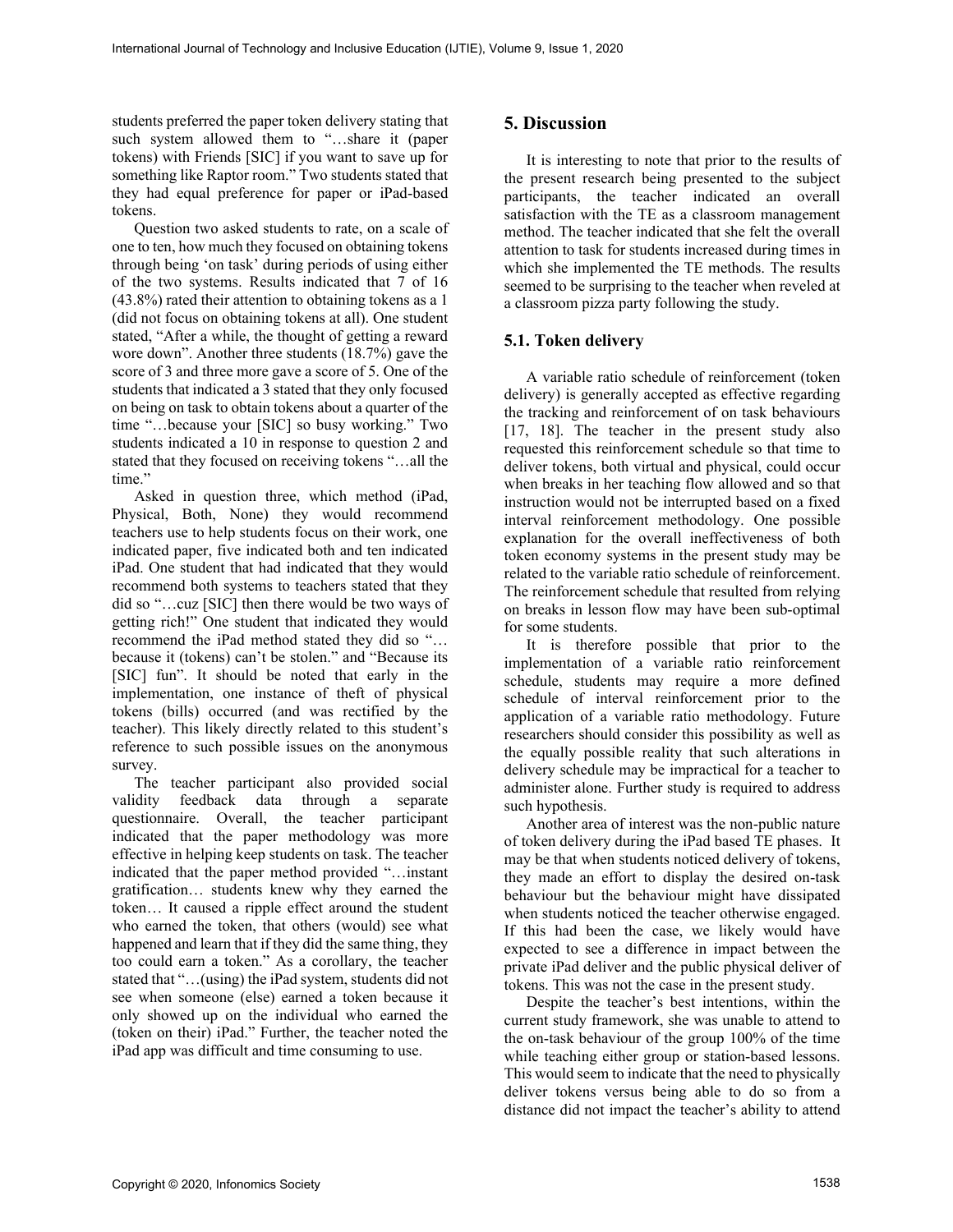to the behaviours for which tokens were to be delivered. The teacher seemed to confirm this suspicion by stating in the follow-up questionnaire that "…allow(ing) the EA (educational assistant) to hand out the tokens instead of the teacher" for paper delivery would be helpful and simplifying the finding of specific students within the app's interphase would reduce the difficulty in delivering tokens to individuals and/or small groups of individuals. These assertions by the teacher seem to indicate difficulty with being able to teach while simultaneously attending to the observation of student on-task behaviours.

As with the previous assertion concerning public vs private token delivery, physically walking over to students (physical) vs taping an iPad (iPad) to deliver tokens did not seem to impact the effectiveness of either methodology as to impact on student on task behaviour. We would have expected to see a difference between the impact between physical and iPad-based methods if delivery method had been an important aspect of the method however this was not observed.

It is likely that the need to simultaneously focus on the fluid needs of instruction while teaching allows for limited attention to matters of observation regarding individual or group behaviours. Indeed, the teacher's token delivery occurred during times within lessons that did not require her direct involvement with a student. This hypothesis would seem to support recent research regarding a teacher's ability to mulit-task. As cognitive tasks are divided between two or more pressing needs, the quality and efficiency of results is generally reduced [19, 20, 21]. Such a finding regarding teacher abilities to multi-task would seem to point to one possible reason for the overall failure of the TE system in the present study.

## **5.3. Token redemption**

Token redemption took place at least one time per day at one or more pre-determined redemption periods, however the students were required to ask the teacher for redemption during the noted times. Sometimes the teacher was otherwise engaged during these times, speaking with other faculty members while children were at play or preparing stations for when children would return. Occasionally, the teacher was required to serve as a recess monitor and was unavailable to deliver tokens during recess. Overall, this resulted in a less predictable token redemption time period during both phases of TE implementation. Students may have been discouraged if they had intended on receiving a prize at a specific time period in which the teacher was unable to comply with a purchase request. While students had been told that not all the redemption periods would be available due to the teacher's multiple commitments, and that one would be available at minimum per day, the lack of a solid, repetitive daily redemption schedule may have negatively impacted the students' motivation to remain on task.

Again, future researchers should address this redemption hypothesis in more detail to examine any impact a more predictable redemption schedule may have upon the overall time on task behaviours of students. Like the delivery hypothesis, researchers must also seek to understand if a predictable redemption schedule is reasonable to maintain when the teacher alone, implements the TE system. It may be the case that additional help may be required if predictable delivery of tokens and predictable redemption periods other than the one time per day in the present study are to be achieved.

## **5.4. Analysis of efficacy**

Results indicated that the virtual delivery TE system and the combined data from virtual and physical methods were significantly effective over baseline (no TE) for Bob only. No other individual or whole group analysis showed a significant difference between base line and the two TE approaches nor between the two TE approaches themselves. This may indicate that in spite of statistical indications, the delivery of tokens to Bob was optimal or effective by sheer chance alone (within the 5% error range). Also, Bob's data included an outlier in data point five (score of 0). No obvious reason for Bob's inattention during that data observation period was noted and thus for official analysis, the point remained within the data set. It is important to note, however, that this possible outlier influenced the magnitude of significant results. Adding visual assessment of raw data, it seems that at best, we can describe the results for Bob as inconclusive.

While the current findings indicated support for the findings of Maggan et al., and Ivy et al., [12, 2], the current work would seem to contradict some other available research regarding the effectiveness of TE systems within an inclusive classroom setting. Given the negative results of the present work in relation to previous studies suggest that clarity in the implementation of studied TEs is critical to understanding conclusions drawn from any findings. In the present work, implementation fidelity was strictly noted and adhered to a pre-defined set of standards. Given those standards, results showed the method as implemented not to be an effective support regarding on task behaviours within the student population studied. When one considers the incredible differences with which the idea of a TE can be implemented (ie: multiple human intervention agents,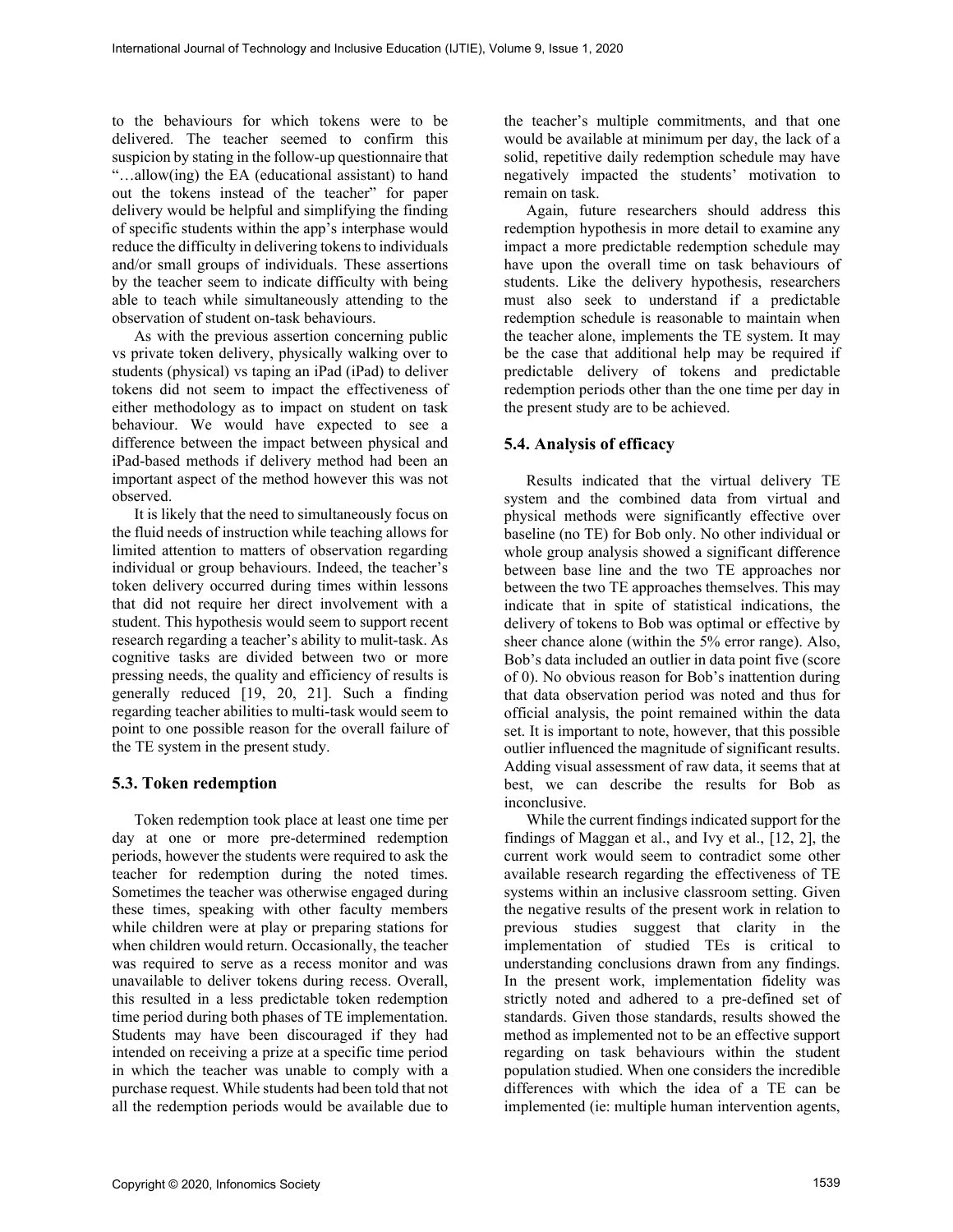the behaviour/s of focus, the diversity of students individual characteristics, the token delivery and redemption schedules), it is likely not possible to assert that any 'generic' TE method should be the focus for analysis leading to the categorization of evidence based practice. Instead, specific versions of the TE, strictly defined, may be a more proper unit of analysis.

## **6. Limitations**

This work is limited to that observed within the contexts of the participants within the location chosen for the study. Results should not be used to justify broader meaning outside of this context, as individual circumstances exist in any defined population and context of study.

Additionally, time on task represents a difficult variable of measure. Specifically, data collectors were required to identify the direction of each subject's attention or activity toward a direction, activity or object that was relevant to the instruction being provided at that time while simultaneously excluding indicators of non-attention to task as defined by Lee, Sugai and Horner [15]. The relevance of the direction of attention or activity based on instruction can be somewhat subjective to the person judging the data point. For example, if a student is looking at his/her shoes while the teacher is working mathematics on a white board, the data recorder would likely mark the data point as 'not on task' however if the teacher were using eyelets of shoes as an example to count pairs of objects, the same gaze would be recorded as 'on task'. IRR was used to indicate the breadth of subjectivity with reasonable findings however it is important to acknowledge such as a limitation to the results of the present work.

## **7. Acknowledgements**

This research was supported by the Social Sciences and Humanities Research Council of Canada.

#### **8. References**

[1] Hackenberg, T.D. (2018). Token reinforcement: Translational Research and Application. *Journal of Applied Behavior Analysis, 51,* 393-435. doi: 10.1002/jaba.439

[2] Ivy, J.W., Meindl, J.N., Overley, E. & Robson, K.M. (2017). Token Economy: A Systematic Review of Procedural Descriptions, *Behavior Modification, 00*(0), 1- 30. doi: 10.1177/0145445517699559

[3] Kazdin, A.E. (1977). *The token economy: A review and evaluation,* New York: Plenum Press.

[4] Robacker, C.M., Rivera, C.J. & Warren, S.H. (2016). A Token Economy Made Easy Through ClassDojo, *Intervention in School and Clinic, 52*(1), 39-43. doi: 10.1177/1053451216630279

[5] Simonsen, B., Fairbanks, S., Briesch, A., Myers, D., & Sugai, G. (2008). Evidenced-based practices in classroom management: Considerations for research to practice. *Education and Treatment of Children*, 31. 351–380.

[6] Carnett, A., Rulston, R., Lang, R., Tostanoski, A., Lee, A., Sigafoos, J. & Machalicek, W. (2014). Effects of a Perseverative Interest-Based Token Economy on Challenging and On-Task Behavior in a Child with Autism, *Journal of Behavior Education, 23,* 368-377. doi: 10.1007/s10864-014-9195-7

[7] Soares, D.A., Harrison, J.R., Vannest, K.J. & McClelland, S.S. (2016). Effect Size for Token Economy Use in Contemporary Classroom Settings: A Meta-Analysis of Single-Case Research, *School Psychology Review, 45*(4), 379-399

[8] Kazdin, A.E. (1982). The token economy: A decade later., *Journal of Applied Behavior Analysis, 15,* 431-445.

[9] Matson, J.L. & Boisjoli, J.A. (2009). The token economy for children with intellectual disability and/or autism: A review, *Research in Developmental Disabilities, 30,* 240-248. doi: 10.1016/j.ridd.2008.04.001

[10] Alter, P. (2012). Helping Students with Emotional and Behavioral Disorders Solve Mathematics Word Problems, *Preventing School Failure, 56*(1), 55-64, doi: 10.1080/1045988X.2011.565283

[11] Ogasahara, K., Hirono, M. & Kato, S. (2013). Support for on-task behavior through a token economy system: Autistic youth who shows challenging behavior, *Jamanese Journal of Special Education, 51*(1), 41-49

[12] Maggin, D. M., Chafouleas, S. M., Goddard, K. M., & Johnson, A. H. (2011). A systematic evaluation of token economies as a classroom management tool for students with challenging behavior. *Journal of School Psychology*, 49, 529-554.

[13] Hackenberg, T.D. (2009). Token reinforcement: A review and analysis. *Journal of the Experimental Analysis of Behavior, 91,* 257-286. doi: 10.1901/jeab.2009.91-257

[14] Kazdin, A.E., & Bootzin, R.R. (1972). The token economy: An evaluative review. *Journal of Applied Behavior Analysis, 5,* 343-372.

[15] Lee, Y.Y., Sugai, G., & Horner, R.H. (1999). Using an instructional intervention to reduce problem and off-task behaviors. *Journal of Positive Behavior Interventions, 1*(4), 195-204